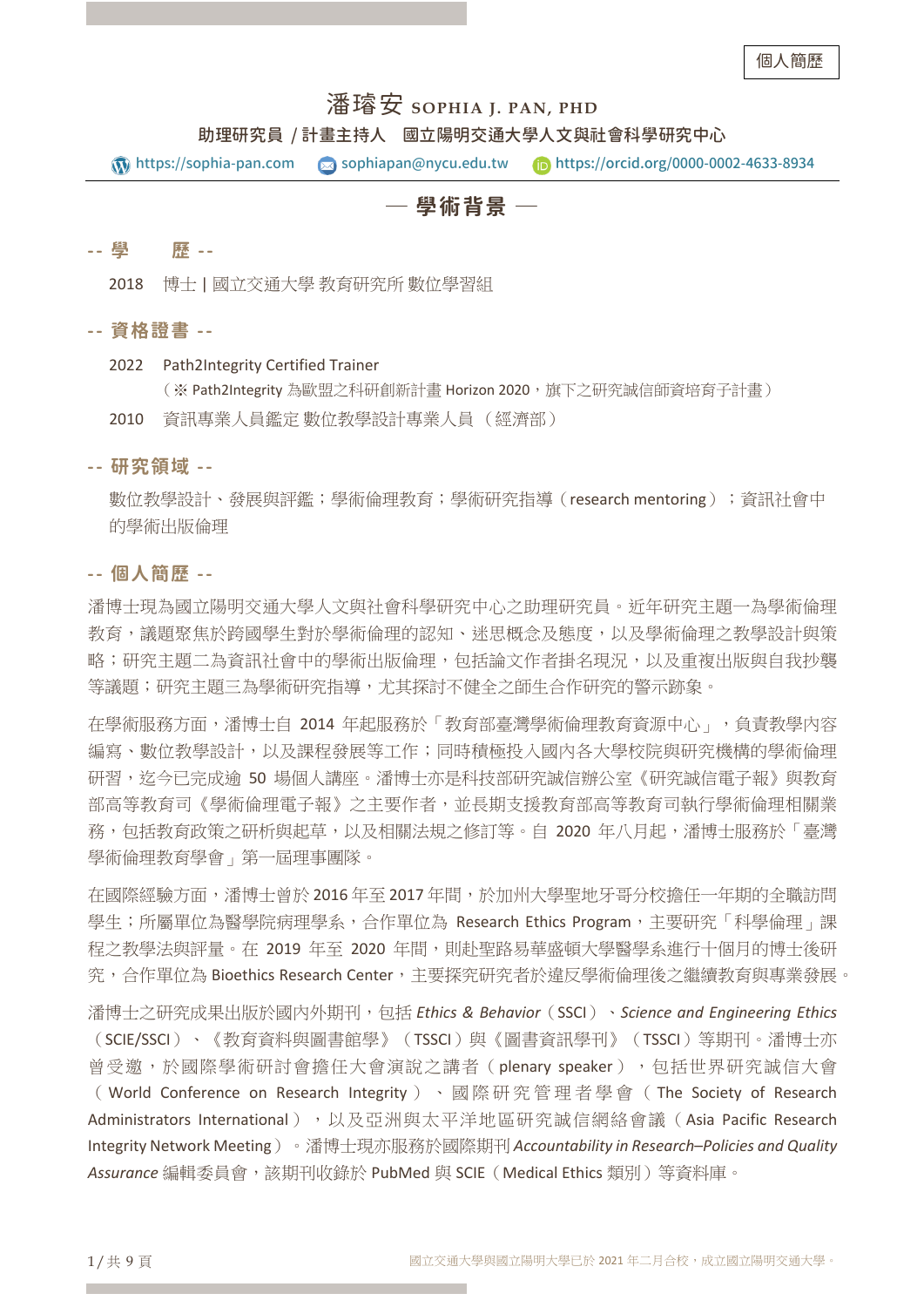## ─ 國內外學術經歷與服務 ─

### -- 國內外經歷(近五年)--

| $2020 - 11 - present$   | 助理研究員   國立陽明交通 (交通) 大學 人文與社會科學研究中心                                   |
|-------------------------|----------------------------------------------------------------------|
| $2020 - 08 - 2020 - 10$ | 博士後研究員   國立交通大學 人文與社會科學研究中心                                          |
| $2019 - 08 - 2020 - 06$ | 全職訪問博士後研究員   Bioethics Research Center at the Department of          |
|                         | Medicine, Washington University School of Medicine in St. Louis, USA |
| $2018 - 11 - 2019 - 07$ | 博士後研究員   國立交通大學 教育研究所 數位學習組                                          |
| $2016 - 04 - 2017 - 04$ | 全職訪問博士生   Research Ethics Program at the Department of Pathology,    |
|                         | University of California San Diego, USA                              |

### -- 國際學術出版服務 --

**2021-07 – present Editorial Board** | *Accountability in Research—Policies and Quality Assurance* (Taylor & Francis Group; Covered in SCIE—Category of Medical Ethics)

**2020 – present Ad Hoc Peer Reviewer**, including *Science and Engineering Ethics* (Springer Nature; Covered in SCIE—History & Philosophy of Science and SSCI—Ethics) *Open Research Europe* (A platform to Horizon 2020 by F1000 Research Limited on behalf of the European Commission) SIG-Online Teaching and Learning, The Annual Meetings of the American Educational Research Association (AERA)

### -- 國際合作活動籌辦 --

2020-10 – 2022-04 Local Program Coordinator | Path2Integrity Train-the-Trainers Program (Funded by the Horizon 2020, European Commission) (※ 歐盟 Path2Integrity 研究誠信師資培育子計畫之臺灣培訓場次)

### -- 國內外專業組織會員 --

| $2022 - 03 - present$ | <b>Member</b>   American Educational Research Association (AERA) & AERA's special          |
|-----------------------|--------------------------------------------------------------------------------------------|
|                       | interest groups (SIGs): Instructional technology; Online teaching and learning;            |
|                       | Technology, instruction, cognition, and learning                                           |
| $2022-03$ – present   | <b>Member</b>   International Center for Academic Integrity (ICAI), USA                    |
|                       | 2020-08-present 理事、會員   臺灣學術倫理教育學會                                                         |
| $2020 - 01 - present$ | <b>Member</b>   Association for Practical and Professional Ethics (APPE), USA              |
|                       | 2020-02 - present Member & Contributor   APPE Research Integrity Scholars-Educators (RISE) |
|                       | Consortium, USA                                                                            |

### -- 臺灣學術社群服務 --

| $2020-08$ – present     | 理事   臺灣學術倫理教育學會                      |
|-------------------------|--------------------------------------|
| $2020-08$ – present     | 主要作者   教育部高等教育司《學術倫理電子報》             |
| $2018-06$ – present     | 主要作者   科技部研究誠信辦公室《研究誠信電子報》           |
| $2015 - 10$ – present   | <b>講師  </b> 依各學研機構之培訓需求,提供學術倫理講座與工作坊 |
| $2014 - present$        | 計畫執行秘書、研究人員   教育部臺灣學術倫理教育資源中心        |
| $2018 - 11 - 2020 - 04$ | 起草委員會   《臺灣研究誠信守則 2020》, 臺灣聯合大學系統出版  |
|                         | ISBN: 978-986-85735-3-6              |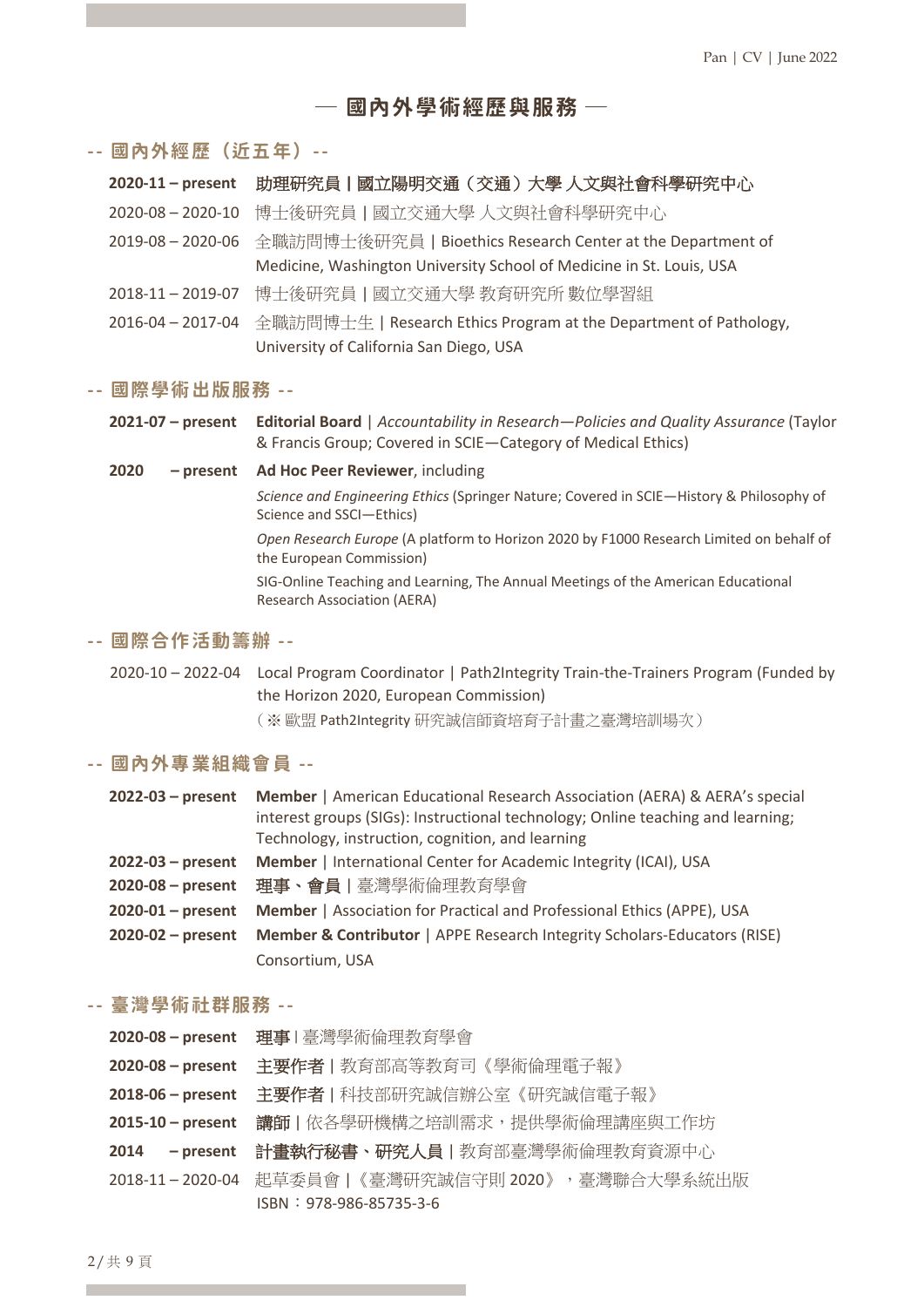### ─ 近年學術榮譽 ─

- 2017-05 Poster Award—Third Prize, Poster*: The changes to the institutional research climate before and after the implementation of a nationwide research ethics education project in Taiwan*, The 5th World Conference on Research Integrity 2017, Amsterdam, Netherlands
- 2017-04 2017 The 7<sup>th</sup> Annual Integrity Awards: Research Integrity Award—Graduate Student Recipient, University of California San Diego, USA
- 2015-05 Selected Attendee of the 1<sup>st</sup> Doctoral Forum, The 4<sup>th</sup> World Conference on Research Integrity 2015, Rio de Janeiro, Brazil. May 31, 2015

## ─ 國際學術會議受邀演說 ─

**Pan, S. J.-A.** (2022, May). *Teaching research integrity through what students have known: The implementation of educational diagnostic assessments.* Presented at the 7<sup>th</sup> World Conference on Research Integrity 2022 (7<sup>th</sup> WCRI 2022), Cape Town, South Africa. May 29-June 1, 2022. https://doi.org/10.5281/zenodo.6582846 **(Invited Plenary Keynote Speaker)**

※ 受 World Conference on Research Integrity Foundation 主席 Lex Bouter 教授之激請,於會中分享個人 研究成果,所代表的是在研究誠信、科學倫理領域中的 early-career researcher。

**Pan, S. J.-A.** (2022, March). *Supporting research integrity administrators' professional decision-making: Taiwan's experience.* Presented at the 1<sup>st</sup> Inaugural Virtual International Convention for Research Administrators (VICRA 2022), Society of Research Administrators International (SRAI), Virginia, USA [virtual conference]. March 1–3, 2022. (**Invited Speaker**)

※ 受 Society of Research Administrators International 國際部主席 Floris van der Leest 激請,於會中分享 在臺灣推動學術倫理之行政實務經驗,聽眾將為國際間大學校院與研究機構中之科研管理人士。

**Pan, S. J.-A.** (2021, February). *Preventing research misconduct through education: The 2020 plagiarism*  case. Presented at the 4<sup>th</sup> 2021 Asia Pacific Research Integrity (APRI) Network Meeting, Seoul, Korea [virtual conference]. February 25, 2021. https://doi.org/10.5281/zenodo.6352231 **(Invited Plenary Session Speaker)** 

※ 因美國政府之研究誠信辦公室的前官員 Zoë Hammatt 律師向會議主辦方推薦,於會中分享臺灣在 新冠肺炎疫情期間的學術倫理教育實施方式,及說明教育部在學位論文品質管理方面之措施。

## ─ 研究計畫案 ─

### **-- 執行中 --**

- **2021 – 2023** 科技部補助新進人員研究計畫〈在對與對之間的抉擇:融入教育數位敘事策 略與專業決策素養之學術倫理課程的發展與實施〉(資訊教育學門)
- **-- 已結案 --**
	- 2019 2020 科技部 108 年度補助赴國外從事博士後研究〈新手計畫主持人之指導策略課 程:需求分析及多路徑道德決策之數位教材設計〉 研究機構:Washington University in St. Louis, USA
	- 2016 2017 科技部 105 年度補助博士生赴國外研究〈大規模網路開放式課程 MOOCs 於研 究倫理教育之應用:以設計及發展符合臺灣高等教育學生需求之中文網路學 習課程為例〉 研究機構:University of California San Diego, USA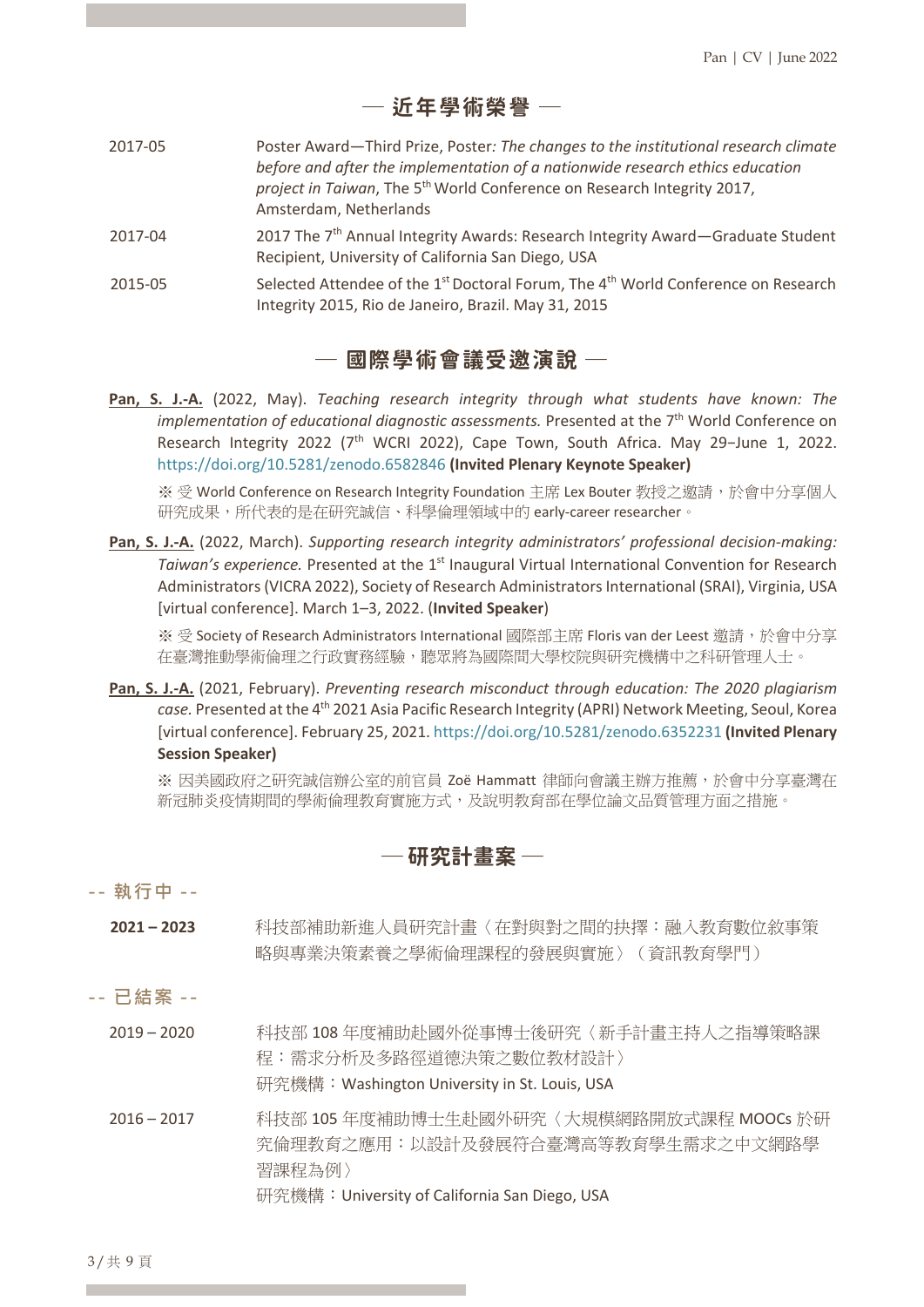### ─ 全學期授課紀錄─

**2022-02 – 2022-06** 從經典故事談學術研究倫理 | 國立陽明交通大學 百川學士學位學程

2021-09 – 2022-01 小論文寫作與學術倫理 | 國立新竹女子高級中學 高一自主學習課程

2021-02 – 2021-06 數位學習論文研討:學術寫作與倫理 | 國立陽明交通大學 教育研究所

## ─ 已出版/已接受之學術著作 ─

### -- 期刊論文 --

Chou, C., **Pan, S. J.-A.**, & Hsueh, M.-L. (2022, ahead-of-print). Assessment criteria for research misconduct: Taiwanese researchers' perceptions. *Accountability in Research*. https://doi.org/10.1080/08989621.2022.2071155

※ **IF: 2.622**. Rank: 6/16, Top 37.5% of SCIE—Medical Ethics in 2020 JCR

- 潘璿安(2022)。預印本之出版倫理與其在 COVID-19 肺炎疫情下之知識傳播影響力。教育資料與 圖書館學,59(1),35–71。https://doi.org/10.6120/JoEMLS.202203\_59(1).0040.OR.BM ※ TSSCI 教育學類第一級期刊
- 周倩、潘璿安\*(2022,預刊稿已上線)。美國國家科學基金會研究違失案件之分類與處置: 1989―2019 年。圖書資訊學刊,20(1)。 https://jlis.lis.ntu.edu.tw/files/journal/20220122-Pre1.pdf ※ TSSCI 教育學類第一級期刊; \*通訊作者
- **Pan, S. J.-A.** (2021). Taiwanese and American graduate students' misconceptions regarding responsible conduct of research: A cross-national comparison using a two-tier test approach. *Science and Engineering Ethics*, 27, article 20. https://doi.org/10.1007/s11948-021-00297-7

※ **IF: 3.525**. Rank: 3/63, Top 4.76% of SCIE—History & Philosophy of Science in 2020 JCR; Rank: 9/56, Top 16.07% of SSCI—Ethics in 2020 JCR. 博士論文衍生著作

**Pan, S. J.-A.**, & Chou, C. (2020). Taiwanese researchers' perceptions of questionable authorship practices: An exploratory study. *Science and Engineering Ethics, 26*, 1499–1530. https://doi.org/10.1007/s11948-020-00180-x

※ **IF: 2.787**. Rank: 2/63, Top 3.17% of SCIE—History & Philosophy of Science in 2019 JCR; Rank: 4/55, Top 7.27% of SSCI—Ethics in 2019 JCR. 博士論文衍生著作

- 周倩、潘璿安(2020)。學術寫作之新倫理議題「自我抄襲」:內涵演進、真實案例、現行規範 與預防之道。圖書資訊學刊,18 (2), 43–72。http://doi.org/10.6182/jlis.202012\_18(2).043 ※ TSSCI 教育學類第一級期刊
- 薛美蓮、潘璿安、周倩(2020)。台灣研究人員學術倫理概念調查研究之初探:以科技部公布之 學術抄襲、未適當引註及自我抄襲概念為例。教育資料與圖書館學,57(2),149-185。 http://doi.org/10.6120/JoEMLS.202007\_57(2).0042.RS.BM

※ TSSCI 教育學類第一級期刊

Pan, S. J.-A., & Chou, C. (2015). Using a two-tier test to examine Taiwanese graduate students' misunderstanding of responsible conduct of research. *Ethics & Behavior, 25*(6), 500–527. http://doi.org/10.1080/10508422.2014.987921

※ **IF: 0.444**, Rank: 39/52, Top 75% of SSCI—Ethics in 2014 JCR.

張瓊穗、翁婉慈、潘璿安(2011)。「問題引導學習」策略融入數位學習訓練教材之發展與評鑑 一以便利商店門市新進員工訓練為例。教學科技與媒體(現「教育傳播與科技研究」), 96, 63–80 · https://doi.org/10.6137/ITM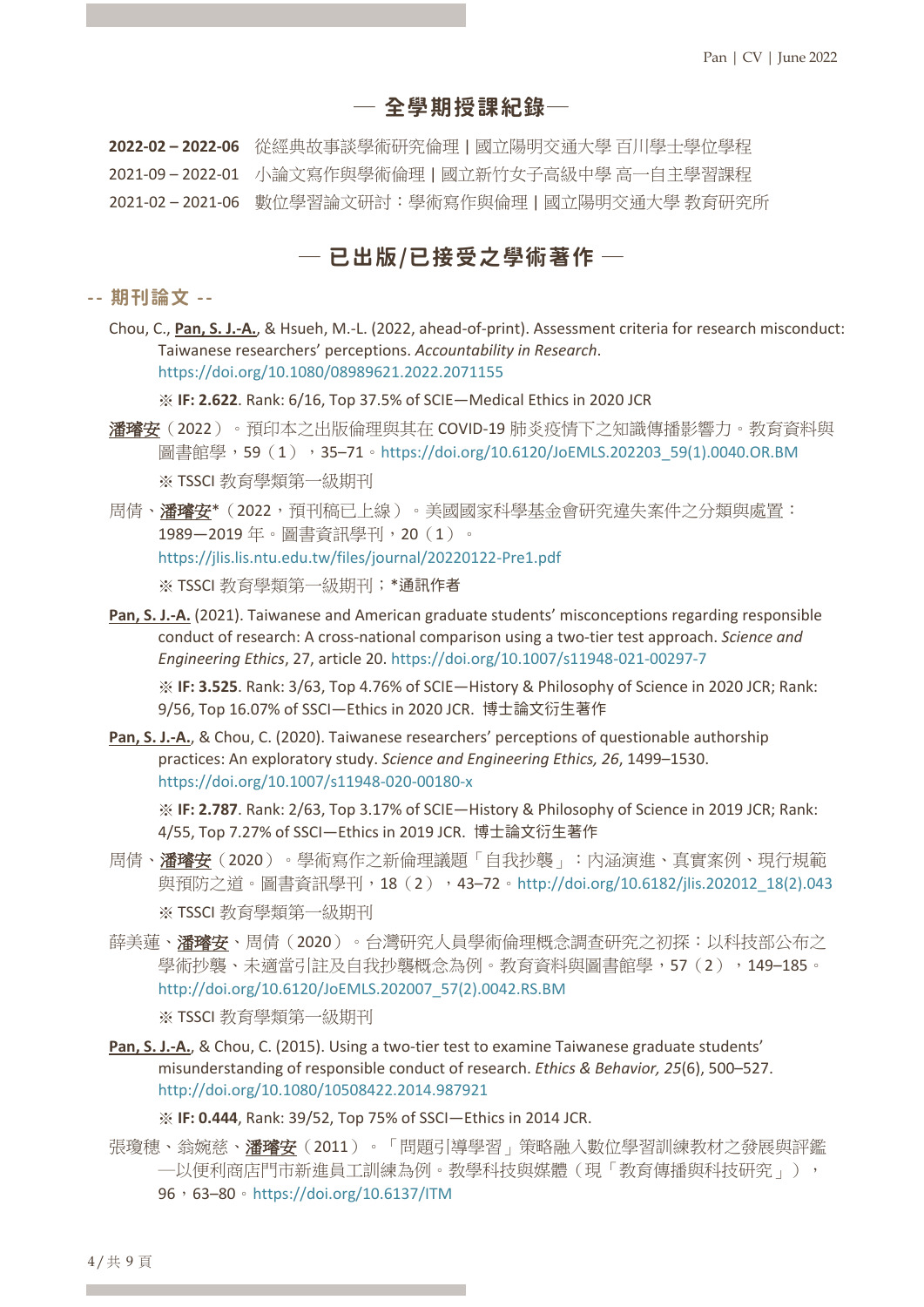-- 評論論文 --

薛美蓮、潘璿安、周倩(2019)。淺談學術倫理案件處分之審酌內容。臺灣教育評論月刊,8  $(12)$ , 68–75 · http://www.ater.org.tw/journal/article/8-12/free/01.pdf

### -- 同儕審查報告 --

**Pan, S. J.-A.** (September 14, 2021). Peer review report for: The development of a four-tier test to evaluate research integrity training [version 1; peer review: 1 approved, 1 approved with reservations]. *Open Research Europe*, 1:90. https://doi.org/10.21956/openreseurope.14409.r27517

-- 專書章節 --

- 潘璿安、周倩(2020)。第十章 作者定義及排序原則。在周倩(主編),學術工作者的必修學分: 學術倫理及研究誠信(頁 139–148)。高等教育出版。 https://doi.org/10.3966/9789862662076
- 潘璿安、周倩(2020)。第十一章 研究資料管理概述。在周倩(主編),學術工作者的必修學分: 學術倫理及研究誠信(頁 149–168)。高等教育出版。
- 周倩、**潘璿安**、朱家嶠(2020)。第一章 研究倫理定義與內涵。在周倩(主編),學術工作者的 必修學分:學術倫理及研究誠信(頁 1–19)。高等教育出版。
- 周倩、潘璿安(2020)。第二章 研究倫理的專業規範與個人責任。在周倩(主編),壆術工作者 的必修學分:學術倫理及研究誠信(頁 21–37)。高等教育出版。
- 周倩、**潘璿安**(2020)。第三章 研究倫理的規範與政策。在周倩(主編),學術工作者的必修學 分:學術倫理及研究誠信(頁 39–55)。高等教育出版。
- 周倩、潘璿安(2020)。第四章 不當研究行為之定義與類型。在周倩(主編),學術工作者的必 修學分:學術倫理及研究誠信(頁 57–74)。高等教育出版。
- 周倩、潘璿安(2020)。第五章 造假與變造研究資料。在周倩(主編),學術工作者的必修學分: 學術倫理及研究誠信(頁 75–88)。高等教育出版。
- 周倩、潘璿安(2020)。第六章 自我抄襲:未經授權重複發表研究成果或重複申請計畫。在周倩 (主編),學術工作者的必修學分:學術倫理及研究誠信(頁 99–111)。高等教育出版。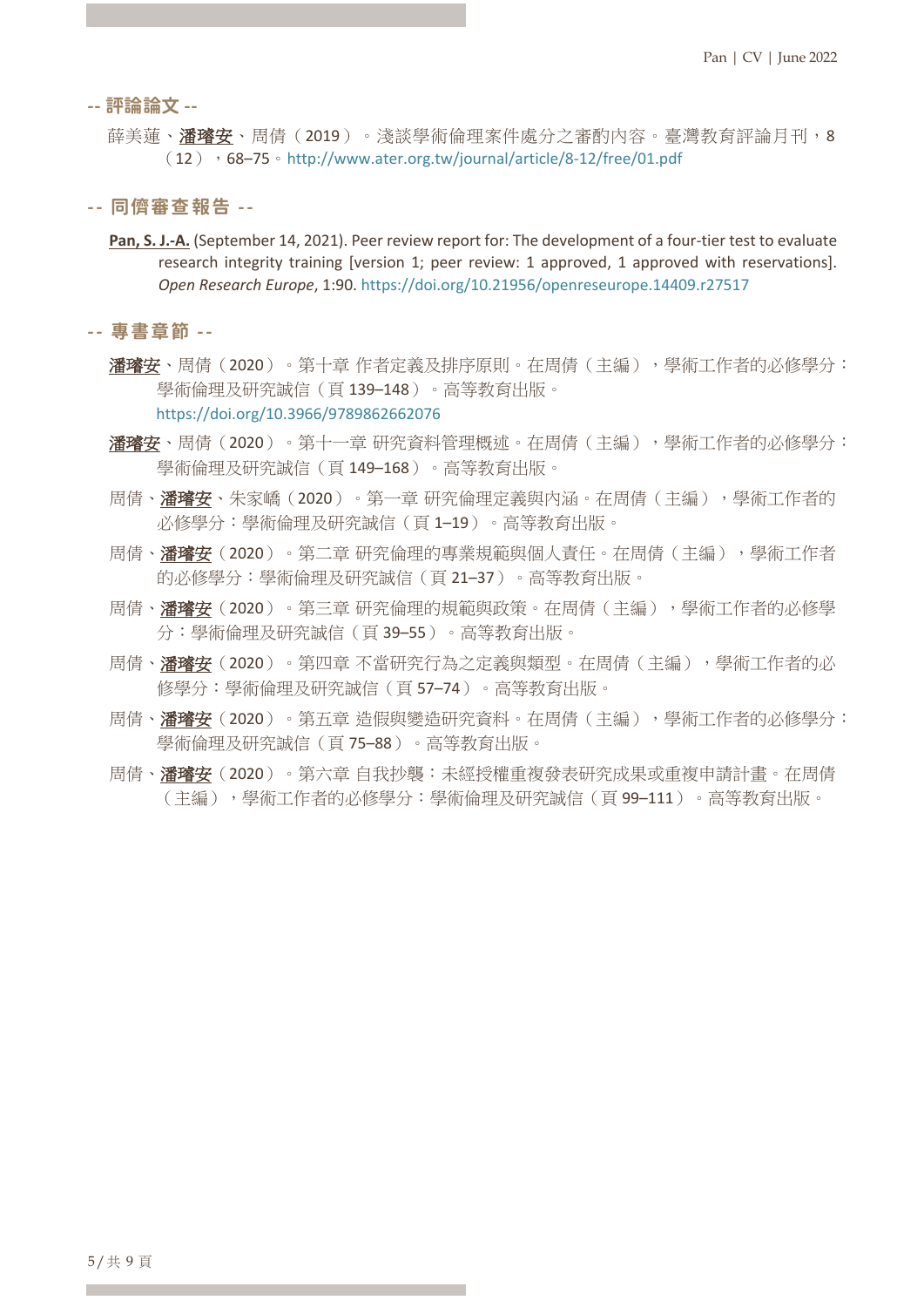## ─ 國際學術會議發表 (2016年後) ─

- **Pan, S. J.-A.** (2022, May). *Teaching research integrity through what students have known: The implementation of educational diagnostic assessments.* Presented at the 7<sup>th</sup> World Conference on Research Integrity 2022 (7<sup>th</sup> WCRI 2022), Cape Town, South Africa. May 29-June 1, 2022. https://doi.org/10.5281/zenodo.6582846 **(Invited Plenary Keynote Speaker)**
- **Pan, S. J.-A.** (2022, May). *East Asian graduate students' experiences of scholarly authorship in biological and biomedical sciences research: Preliminary results.* Presented at the 7th World Conference on Research Integrity 2022 (7<sup>th</sup> WCRI 2022), Cape Town, South Africa. May 29-June 1, 2022.
- **Pan, S. J.-A.** (2022, March). Supporting research integrity administrators' professional decision-making: Taiwan's experience. Presented at the 1<sup>st</sup> Inaugural Virtual International Convention for Research Administrators (VICRA 2022), Society of Research Administrators International (SRAI), Virginia, USA [virtual conference]. March 1–3, 2022. **(Invited Speaker)**
- **Pan, S. J.-A.** (2021, February). Preventing research misconduct through education: The 2020 plagiarism case. Presented at the 4<sup>th</sup> 2021 Asia Pacific Research Integrity (APRI) Network Meeting, Seoul, Korea [virtual conference]. February 25, 2021. https://doi.org/10.5281/zenodo.6352231 **(Invited Plenary Session Speaker)**
- **Pan, S. J.-A.** (2020, February). *The first decade of RCR education in Taiwan: Reflection from an early-career scholar*. Presented at the Responsible Conduct of Research Education Panel, The 29<sup>th</sup> Annual APPE (Association for Practical and Professional Ethics) International Conference, Atlanta, GA. February 20–23, 2020.
- **Pan, S. J.-A.**, & Chou, C. (2019, June). *Taiwanese and US graduate students' alternative concepts of responsible conduct of research: A comparison study*. Paper presented at the 6<sup>th</sup> World Conference on Research Integrity (WCRI), Hong Kong. June 2–5, 2019. 博士論文衍生著作
- Chou, C., **Pan, S. J.-A.**, & Kao, C.-L. (2019, June). *Perception of research integrity on Taiwan university campuses: A comparison of administrators, faculties, and students*. Paper presented at the 6<sup>th</sup> World Conference on Research Integrity (WCRI), Hong Kong. June 2–5, 2019.
- **Pan, S. J.-A.**, Chou, C., & Kao, C.-L. (2017, May). *The changes to the institutional research climate before and after the implementation of a nationwide research ethics education project in Taiwan*. Poster presented at the 5<sup>th</sup> World Conference on Research Integrity (WCRI), Amsterdam, Netherlands. May 28–31, 2017. **(Poster Award: Third Prize)**
- Chou, C., **Pan, S. J.-A.**, & Lin C.-H. (2017, May). *Can humorous visuals enhance college students' learning performance and interest in research ethics?* Paper presented at the 5<sup>th</sup> World Conference on Research Integrity (WCRI), Amsterdam, Netherlands. May 28–31, 2017.
- Chou, C., **Pan, S. J.-A.**, & Kao, C.-L. (2017, Feb). *Evidence-based development of a research ethics course in*  Taiwan. Paper presented at the 3<sup>rd</sup> 2017 Asia Pacific Research Integrity (APRI) Network Meeting, Hong Kong. February 20–22, 2017.
- **Pan, S. J.-A.**, & Chou, C. (2016, July). *Graduate students' attitudes toward academic integrity (AI): The perceptions of social needs, involvement of AI issues, and support of misconduct-prevented actions*. The 31<sup>st</sup> International Congress of Psychology, Yokohama, Japan. July 24–29, 2016. Abstract was published in Special Issue: International Journal of Psychology, 51(S1), 571.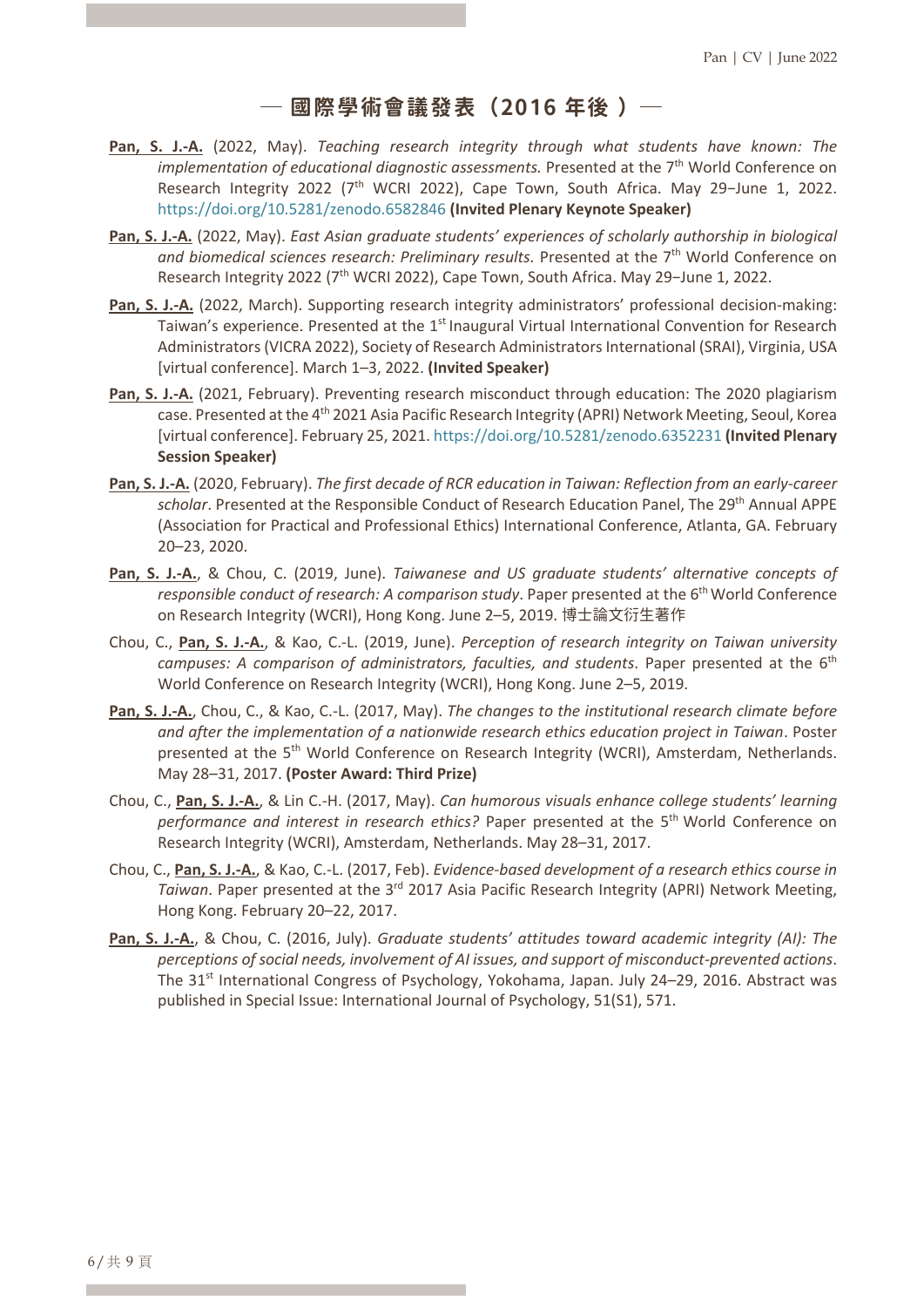### ─ 近期之教育推廣性質著作 ─

### -- 字典彙編 --

潘璿安(主編)(2021)。學術倫理領域辭典(雙語)。教育部臺灣學術倫理教育資源中心。 https://ethics.moe.edu.tw/resource/dictionary/

### -- 電子書 --

潘璿安(2021)。給大學生的參考手冊─在高等教育課堂中實踐學術誠信〔電子書〕。教育部臺 灣學術倫理教育資源中心。https://ethics.moe.edu.tw/files/resource/ebook/file/ebook\_02\_cn.pdf

### -- 教育部 《學術倫理電子報》 季刊--

- 潘璿安(2022)。歐盟研究誠信師資培訓計畫 Path2Integrity:臺灣場次紀實。教育部學術倫理電 子報,7,1–6。
- 潘璿安(2021)。創造優良的師生指導關係(教師篇)。教育部學術倫理電子報,6,1–6。
- 潘璿安(2021)。在高等教育課堂中實踐學術誠信(學生篇)。教育部學術倫理電子報,5,1–8。
- 潘璿安(2021)。在遠距的高等教育課堂中推動學術誠信(教師篇)。教育部學術倫理電子報, 特刊,1–8。
- 潘璿安(2021)。國外頂尖大學如何推動學位論文品質管理?教育部學術倫理電子報,4,1–8。
- 潘璿安(2021)。第四屆首爾「亞洲與泛太平洋地區研究誠信網絡會議」實記與省思。教育部學 術倫理電子報,3,1–5。
- 潘璿安(2020)。簡介歐洲研究誠信資源整合計畫:Standard Operating Procedures for Research Integrity。教育部學術倫理電子報,2,1–4。
- 潘璿安(2020)。判讀相似度比對報告時的提醒─以 Turnitin 為例。教育部學術倫理電子報,1,  $2 - 5$

### -- 科技部《研究誠信電子報》 季刊 (原月刊, 2020 年 9 月起改為季刊) --

- 潘璿安(2022)。善用期刊網站的資訊透明度預防掠奪性刊物。科技部研究誠信電子報,49,2– 11。
- 潘璿安(2021)。談抄襲與自我抄襲—不同學科領域之觀點。科技部研究誠信電子報,47,1-7。
- 潘璿安(2021)。韓國國家研究基金會於新冠肺炎疫情流行期間之科學研究因應機制。科技部研 究誠信電子報,45,2–8。
- 潘璿安、周倩(2021)。學術論文作者:如何公平決定?如何偵測潛在的不當掛名?。科技部研 究誠信電子報,44,1–11。
- 潘璿安(2020)。國際專業社群因應新冠肺炎研究之研究倫理指引與品質管理政策。科技部研究 誠信電子報,41,3–12。
- 潘璿安 (2020) 。學術倫理的「復健課程」:美國 P.I. Program。科技部研究誠信電子報, 38, 4-16。
- 潘璿安(2020)。簡介美國《科學誠信法案》(Scientific Integrity Act)。科技部研究誠信電子報,  $36, 2-14$
- 潘璿安、周倩(2020)。不知情也不同意?英國 Alder Hey 兒童醫院的嬰兒器官蒐集事件。科技部 研究誠信電子報,35,2-13。
- 潘璿安(2019)。從研究誠信到負責任的研究與創新-淺談第六屆世界研究誠信大會。科技部研 究誠信電子報,28,2–5。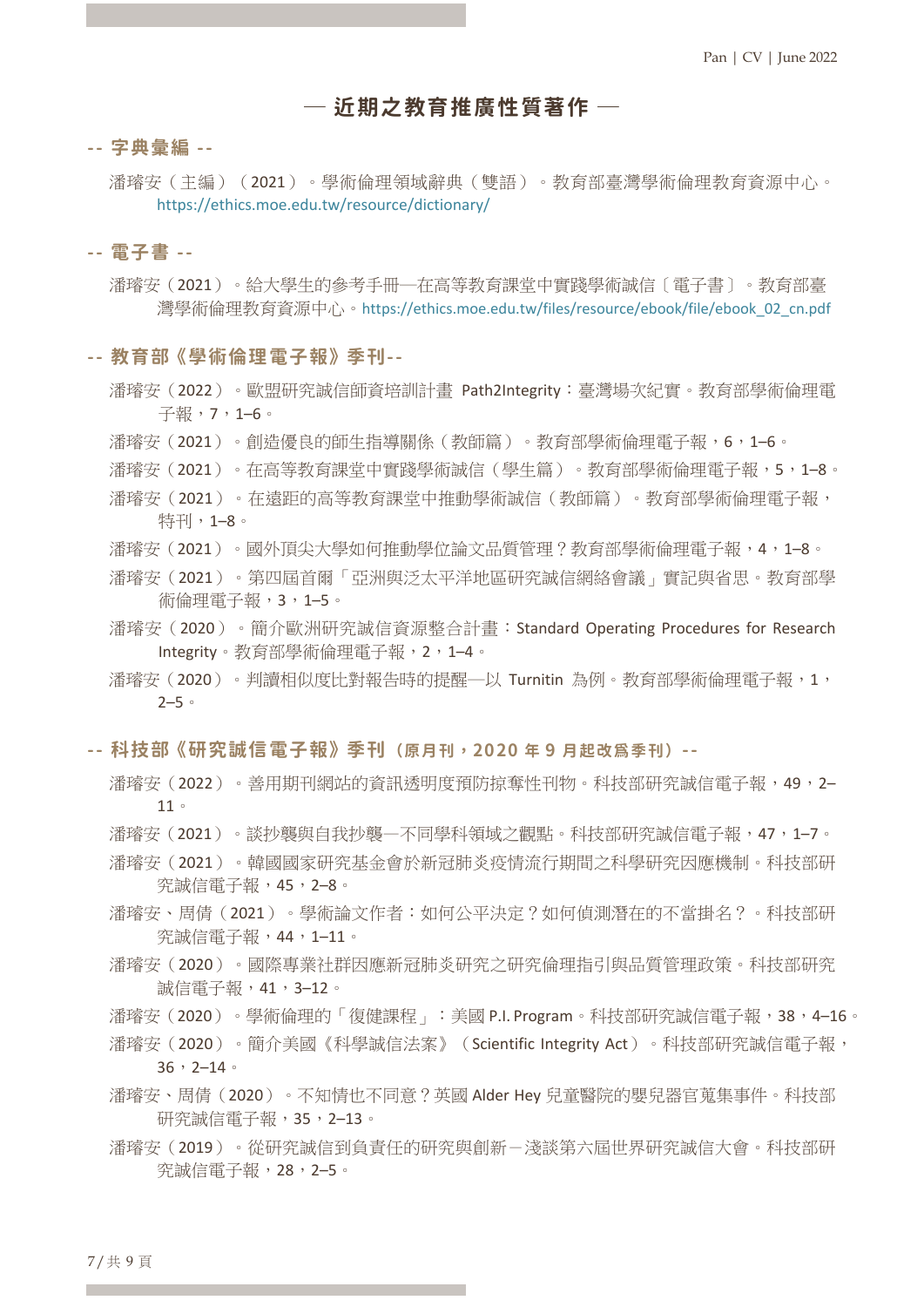### -- 影音編劇作品 --

2022 計畫申請停看聽 https://youtu.be/x0za8tTwErM

- 2022 教師指導學位論文─那些應該留意的二三事! https://youtu.be/EwIavF5mFZw
- 2021 學位論文─誠信篇 https://youtu.be/GBIAmLcfDbc
- 2021 茫茫資料海─小論文(2021 TAECT 媒體實作競賽佳作)https://youtu.be/5J3h8MIYI1w

### -- 其他作品--

敬請參見:

- 教育部臺灣學術倫理教育資源中心「資源分享」頁面 https://ethics.moe.edu.tw/resource/
- § 科技部研究誠信辦公室《研究誠信電子報》 https://bit.ly/2YUiA4W
- 臺灣學術倫理教育學會「教育推廣資料」頁面 https://www.taaee.org.tw/education.php

(下頁續)